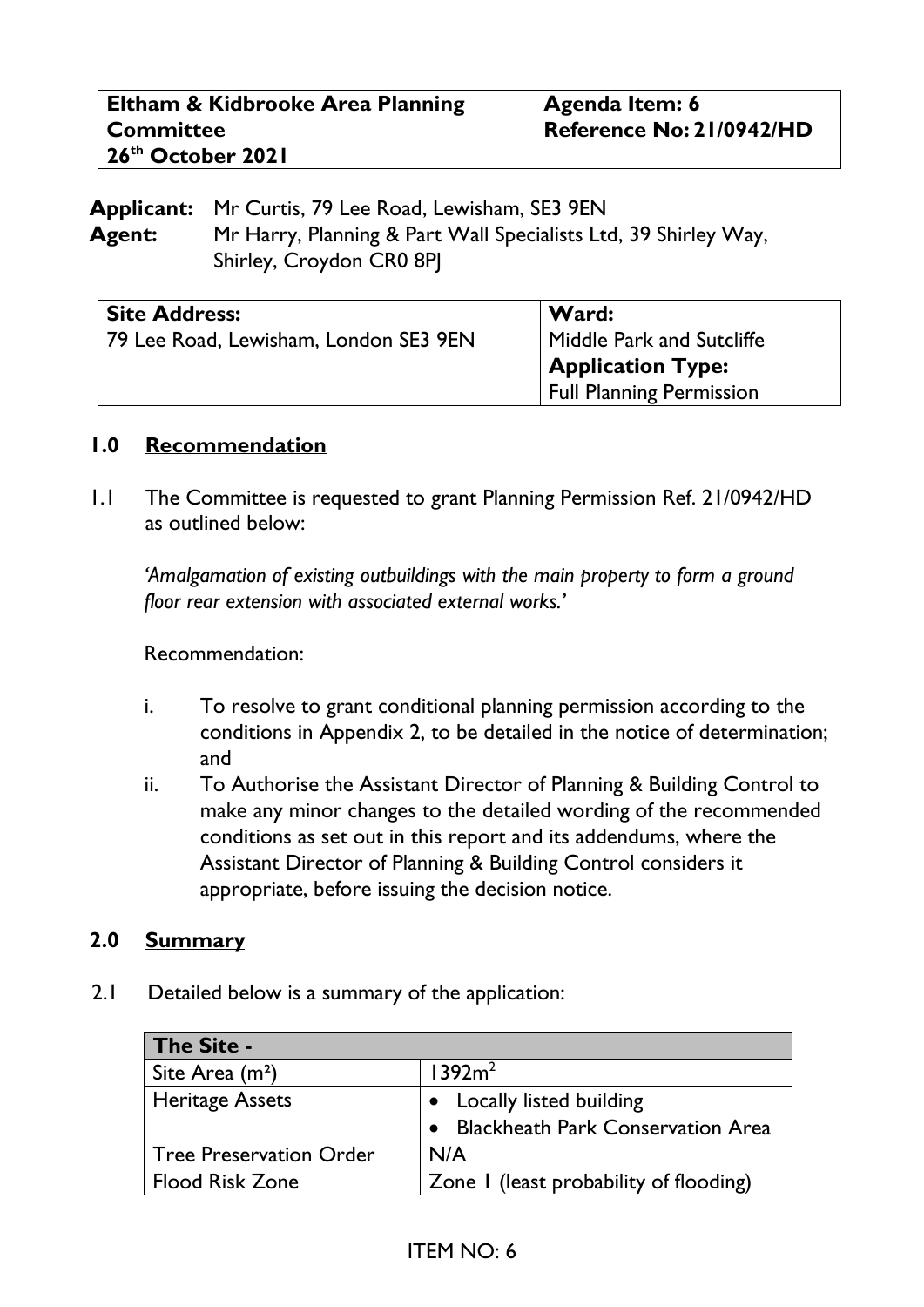### **The Proposal**

The application proposes the amalgamation of existing outbuildings with main property to form ground floor rear extension with associated external works

| <b>Public Consultation</b> |                                             |
|----------------------------|---------------------------------------------|
| Number in support          |                                             |
| Number of                  | 8                                           |
| objections                 |                                             |
| Number of                  | 0                                           |
| comments                   |                                             |
| Main issues raised by      | Design and appearance<br>$\bullet$          |
| objectors                  | Impact on heritage assets<br>$\bullet$      |
|                            | Overlooking<br>$\bullet$                    |
|                            | Misuse of planning regulations<br>$\bullet$ |
|                            | <b>Flood risk</b>                           |

- 2.2 The application is being reported to the Eltham & Kidbrooke Area Planning Committee due to the number of objections received, and that Cllr Drury has requested that the application be considered at committee should the application be recommended for approval.
- 2.3 The report details all relevant national, regional and local policy implications of the scheme, including supplementary planning guidance.
- 2.4 The application is considered acceptable and is recommended for approval, subject to the conditions listed in Appendix 2.

## **3.0 Site and surroundings (in detail)**

- 3.1 The application site is rectangular in shape and comprises a semi-detached dwelling with a large rear garden located on the eastern side of Lee Road. The site shares its boundaries with No. 77 Lee Road to the north, No. 81 to the south and No. 13 Manor Way to the east.
- 3.2 The subject site contains a number of well-established trees and vegetation. It is located in a residential area with the Kid Brook running along the northern side boundary.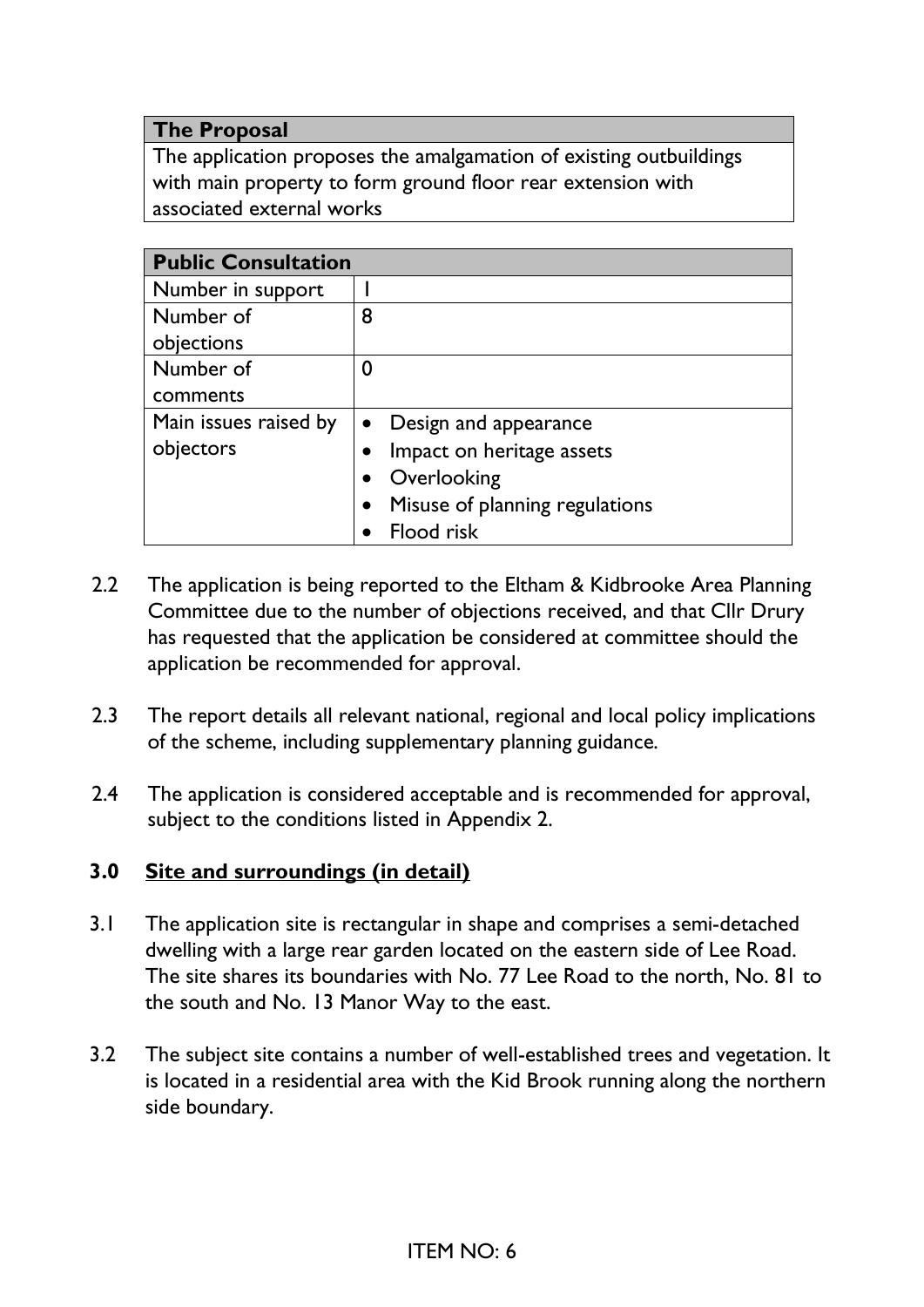3.3 The site is located within the Blackheath Park Conservation Area and the subject dwelling and its adjoining semi-detached pair (No. 81 Lee Road) are locally listed buildings with the following entry,

*'Built 1827. Paired villas; 2-storeys and attic. Stuccoed fronts to main parts. Side walls and later extension painted brick. Slated roof of moderate pitch, with gable end to road. Parapet fronts to extensions. On ground floor, canted bay, with sloping slate roof. Six panel door with high, rectangular fanlight in flat stuccoed surround with keystone supporting first floor band. No. 81 has shutters to windows.'* 

- 3.4 From the front the pair are not symmetrical or a mirror image of one another but rather they read as one large dwelling. To the rear the pair would have originally been symmetrical; however previous alterations and extensions are evident.
- 3.5 The neighbouring properties at Nos. 77 and 83 Lee Road are Grade II listed.
- 3.6 The site is located within Flood Zone 1 (least likelihood of flooding).

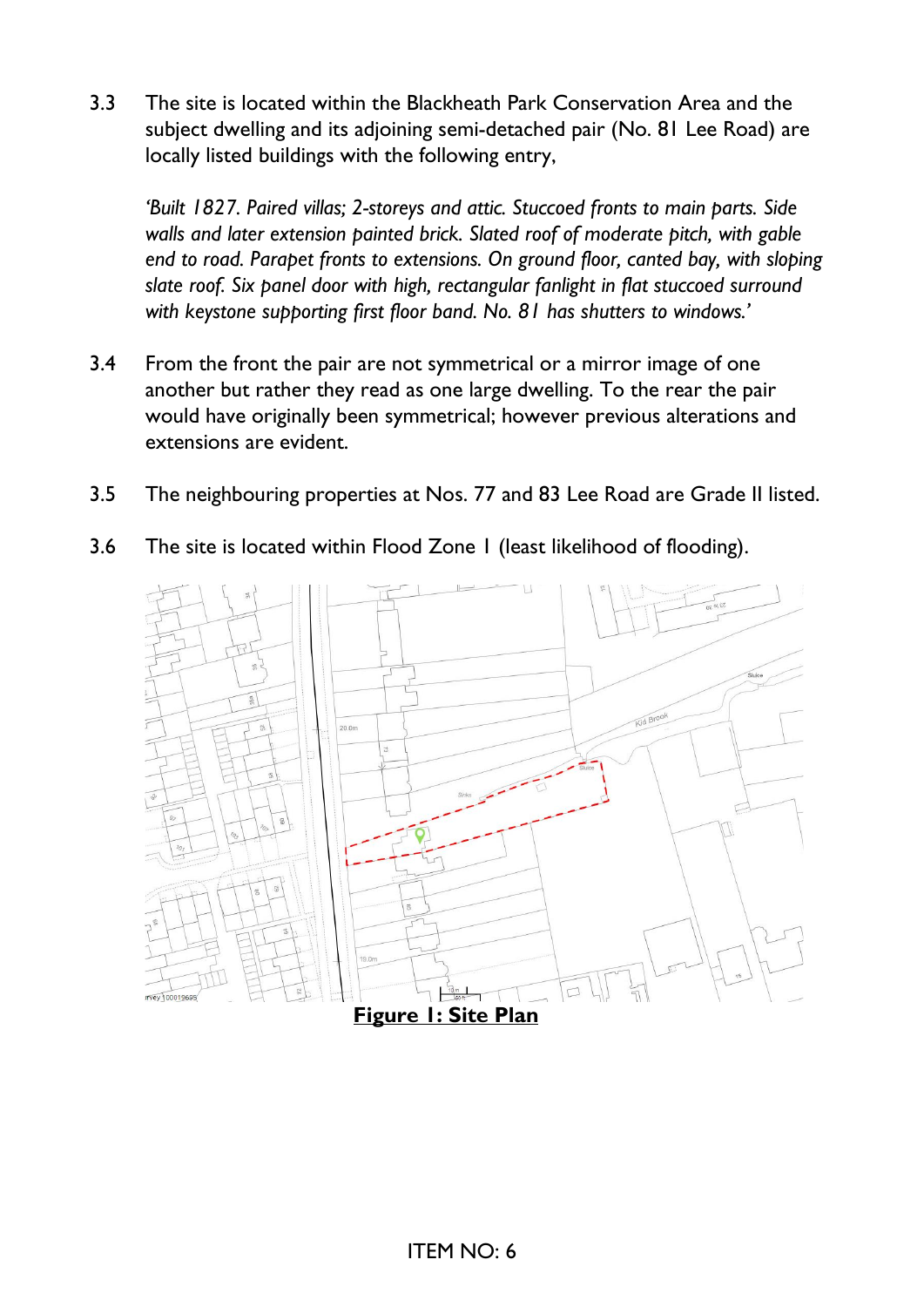# **4.0 Relevant Planning and Enforcement History**

*Planning* 

- 4.1 A lawful development certificate was refused for the construction of a single storey rear extension, under planning reference 19/1184/CP, dated 17<sup>th</sup> May 2019.
- 4.2 A lawful development certificate was approved for partial demolition of a rear extension and construction of two outbuildings, under planning reference 19/3374/CP, dated 20<sup>th</sup> November 2019.
- 4.3 Planning permission was refused for the construction of a 2-storey side extension including new front porch, single storey rear extension, enlargement of first floor rear terrace, new door and window to side elevation and side dormer to roofslope, under planning reference  $18/3608$ /HD, dated  $4<sup>th</sup>$  December 2018. The subsequent planning appeal against the refusal of planning permission was dismissed (reference APP/E5330/D/19/3223563, dated 3rd July 2019).
- 4.4 Planning permission was approved for replacing 3 single glazed sash windows with double glazed box sash windows with glazing bars, replacement of 3 single glazed with double glazed into existing frames and removed single glazed casement windows with double glazed casement windows with glazing bars, under planning reference 20/1048/HD, dated 03<sup>rd</sup> December 2020.
- 4.5 Planning permission was approved for the enlargement of existing two storey side extension including finishes to match existing. Installation of replacement windows to front elevation and removal of ground floor side window, under planning reference 20/1350/HD, dated 17<sup>th</sup> December 2020.
- 4.6 Planning permission was approved for the enlargement of existing side dormer, under planning reference 20/1351/HD, dated 22<sup>nd</sup> December 2020.
- 4.7 An application under planning reference 21/1977/MA is currently under consideration and is submitted under Section 73 of the Town & Country Planning Act 1990 for a minor material amendment and in connection with the planning permission 20/1351/HD, dated 22/12/2020 to allow: - Enlargement of approved dormer roof extension
- 4.8 Planning permission was approved for the construction of two side dormer windows to main roof, under planning reference 21/1603/HD, dated 28<sup>th</sup> July 2021.

# ITEM NO: 6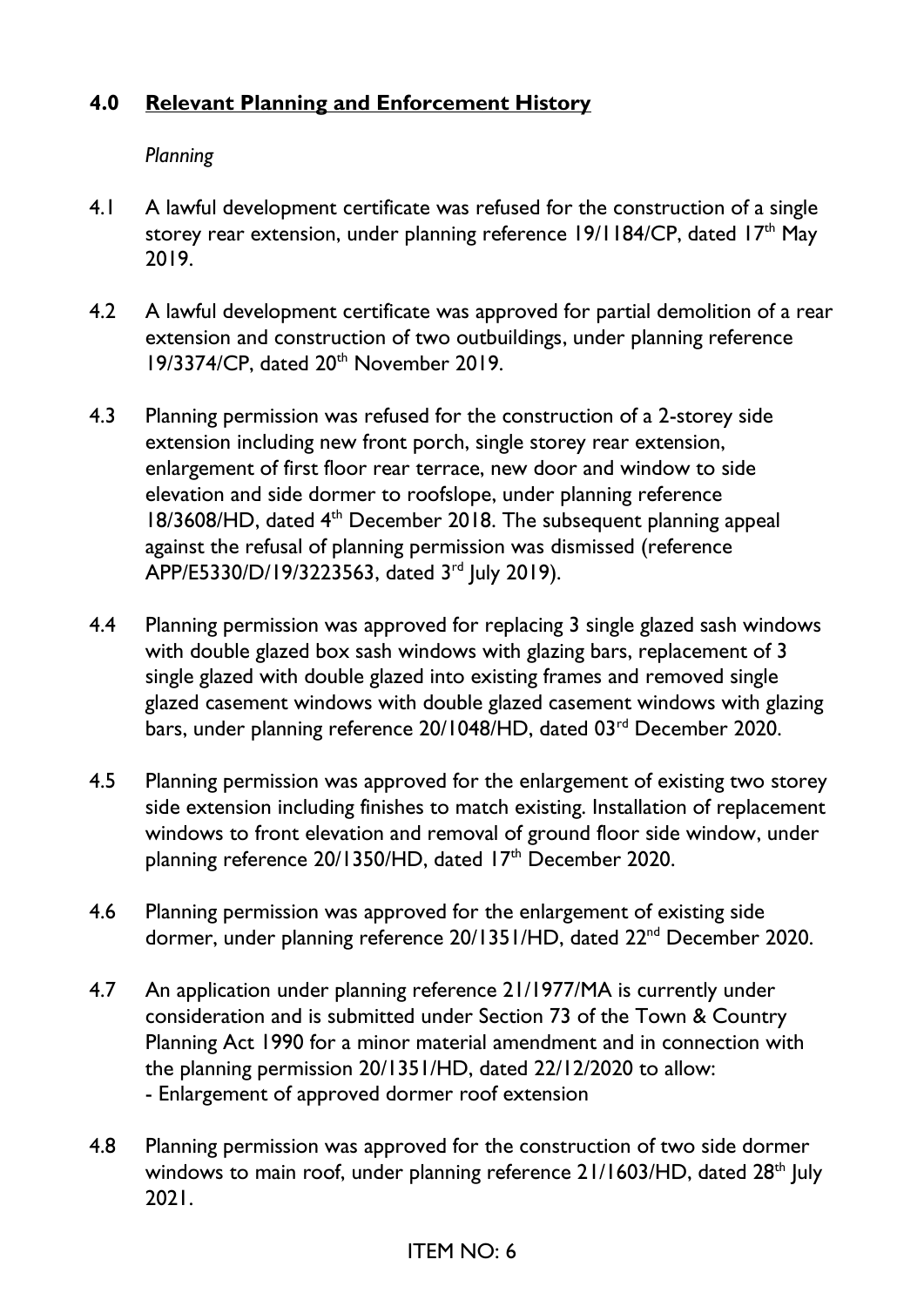## *Enforcement*

- 4.9 A planning enforcement complaint was received under reference: E/20/2098 for the non-compliance of development with the approved plans under planning reference: 19/3374/CP. This case was fully investigated and closed on I<sup>st</sup> February 2021.
- 4.10 A planning enforcement complaint was received under reference: E/20/0667 for works to be carried out involving the demolition of a boundary wall. This case was fully investigated and closed on 10<sup>th</sup> November 2020.

## **5.0 Proposals (in detail)**

### *Background*

- 5.1 In 2018, an application for the construction of a 2-storey side extension including new front porch, single storey rear extension, enlargement of first floor rear terrace, new door and window to side elevation and side dormer to roofslope, under planning reference 18/3608/HD, was refused on the following grounds:
	- *1. The proposed development, by reason of its inappropriate scale, bulk and design, would dominate and compete with the appearance of the host property and would unbalance the semi-detached pair, which together in their existing state provide special local architectural and historic interest and make a positive contribution to the character and appearance of the Blackheath Park Conservation Area. The proposal would therefore fail to preserve or enhance the character and appearance of both designated and non-designated heritage assets and as such it is contrary to Section 72 of the Planning (Listed Buildings and Conservation Areas) Act 1990, paragraphs 196 and 197 of the National Planning Policy Framework (2018), Policies 7.4, 7.6 and 7.8 of the London Plan (2016), Policies DH1, DH(a), DH(h) and DH(j) of the Royal Greenwich Local Plan Core Strategy (2014), the Residential Extensions, Basements and Conversions Guidance SPD (2016) and the Blackheath Park Conservation Area Character Appraisal (2013).*
	- *2. Due to the size and extent of the proposed rear extension along the boundary shared with no. 81 Lee Road, the proposal would be overbearing and create an unacceptable a sense of enclosure for the occupants of 81 Lee Road. Furthermore, the proposed roof terrace above the rear extension would promote overlooking of windows of the neighbouring property at 81 Lee Road and reduce their privacy to an unacceptable degree. This is contrary to Policy 7.6 of the London Plan (2016),*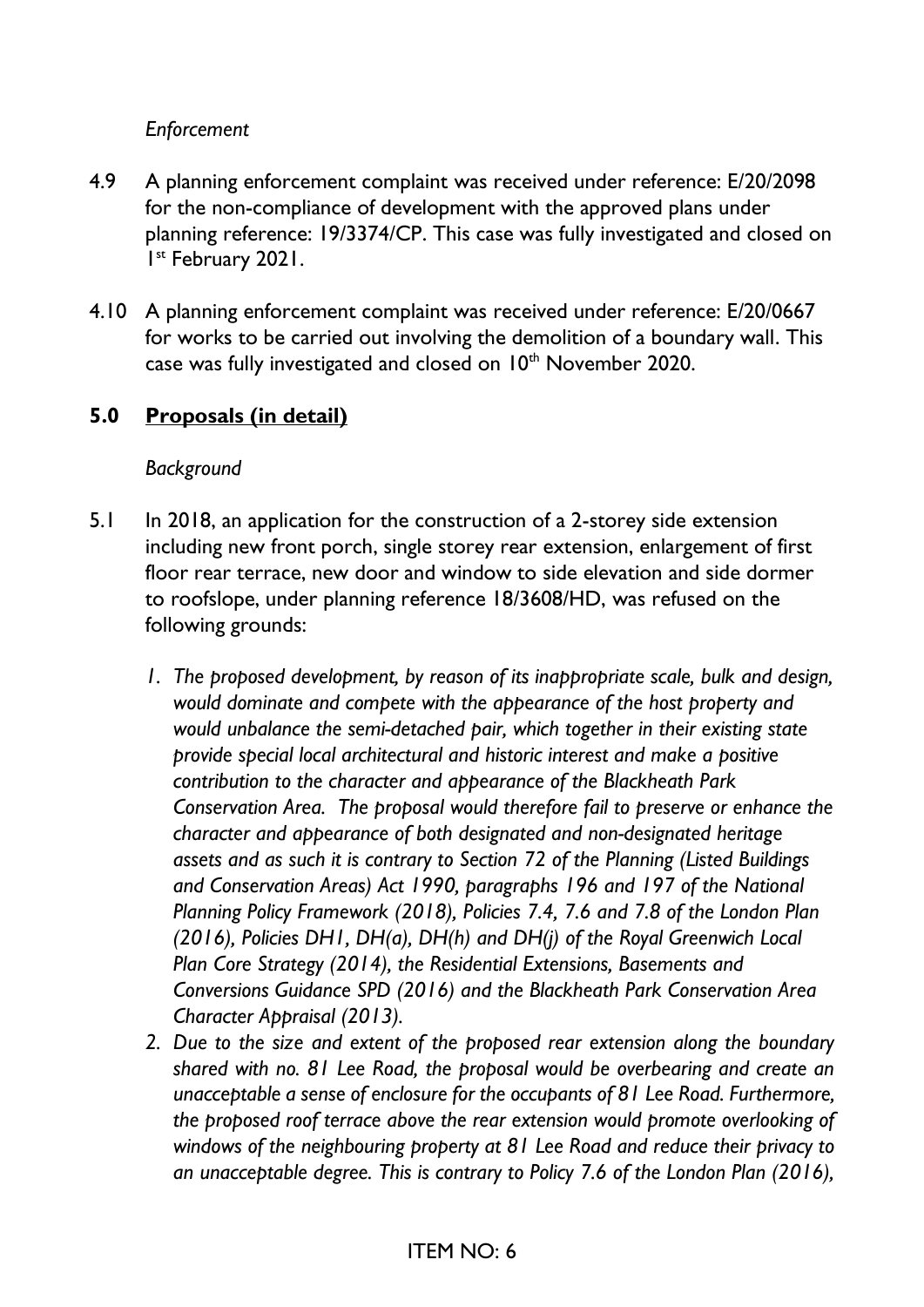*Policy DH(b) of the Royal Greenwich Local Plan Core Strategy (2014) and the Residential Extensions, Basements and Conversions Guidance SPD (2014).* 

- *3. The proposed side extension would encroach within 5 metres of the Kid Brook, which flows in culvert along the northern boundary of the site. As a result, the proposal would further restrict access to the culvert for essential maintenance and emergency repairs, which is imperative in reducing flood risk to the property and those in the surrounding area. As such the proposal is contrary to Policy 5.12 of the London Plan (2016) and policy E2 of the Royal Greenwich Local Plan Core Strategy (2014).*
- *4. In the absence of a Tree Survey, the Council is unable to make a full analysis of the potential impact of the proposed development on the protected trees and the local environment generally. As such, the proposal is contrary to Policies 7.8, 7.19 and 7.21 of the London Plan (2016) and Policies DH1, DH(h) and OS(f) of the Royal Greenwich Local Plan: Core Strategy with Detailed Policies (2014).*
- 5.2 The subsequent planning appeal against the refusal of planning permission was dismissed (reference APP/E5330/D/19/3223563, dated 3<sup>rd</sup> July 2019). The Inspector was of the opinion that,

*"The single storey rear addition would be excessively deep with a large expanse of flat roof which would detract from the appeal property's original character and proportions. Whilst the proposed materials would match that existing and replicate some existing features on the property, the extensions proposed would be neither subservient nor sympathetic to the host dwelling. Although the rear extension would only be visible in private views this would not diminish the harm that would be caused."* (paragraph 7)

*"The disproportionate design of the proposed extensions would create an excessive bulk that has little relationship to the existing dwelling or examples in the identified group of which the appeal property forms part. As a result, the extensions would be incongruous and cause harm to the architectural integrity of the existing locally listed building and the character and appearance of the CA."* (paragraph 9)

- 5.3 In 2019, a lawful development certificate was refused for the construction of a single storey rear extension, under planning reference 19/1184/CP on the following grounds:
	- *1. The proposed single storey rear extension would be within 2 metres of the boundary of the curtilage of the dwellinghouse, and the height of the eaves would measure 3.3 metres, exceeding requirement A.1(i). As such, the proposal does not*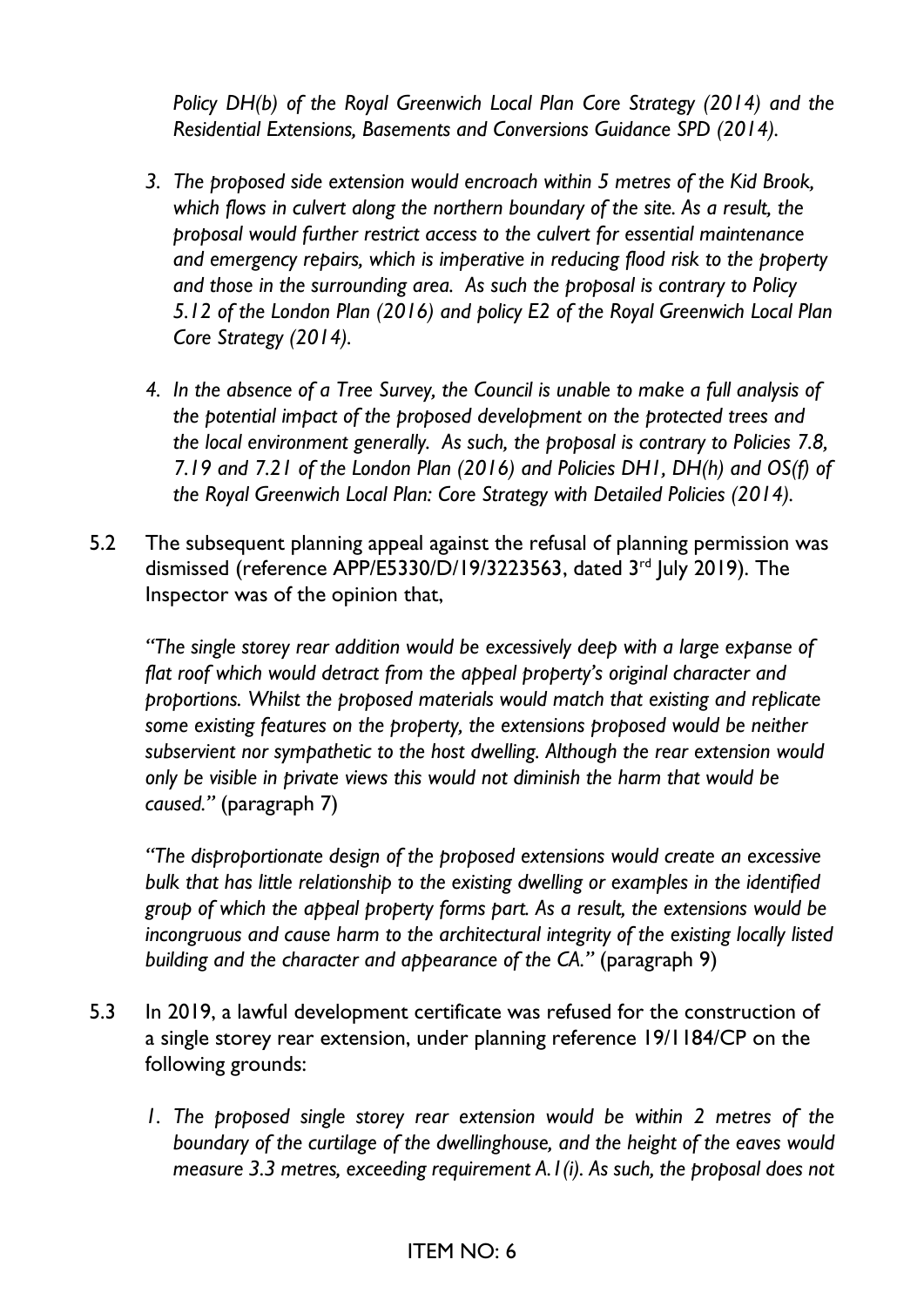*comply with Schedule 2, Part 1, Class A of the Town and Country Planning (General Permitted Development) (England) Order 2015 (as amended).* 

- *2. The proposed single storey rear extension would attach to previously erected side and rear extensions, and as such, the total enlargement (being the proposed extension together with any existing enlargement of the original dwellinghouse to which it would be joined) would have a width greater than half the width of the original dwellinghouse and would extend beyond a wall forming a side elevation of the original dwellinghouse. As such, the proposal does not comply with requirements A.1(j) and A.1(ja) of Class A of Part 1 of Schedule 2 of the Town and Country Planning (General Permitted Deevelopment) (England) Order 2015 (as amended).*
- *3. The proposal includes the provision of a verandah/balcony on the roof of the proposed single storey rear extension. Notwithstanding that a verandah/balcony already exists, the provison of this verandah/balcony would conflict with requirement A.1(k)(i) of Class A, Part 1, Schedule 2 of the Town and Country Planning (General Permitted Development) (England) Order 2015 (as amended).*
- 5.4 A follow-up lawful development certificate for the partial demolition of a rear extension and construction of two outbuildings (ancillary storage and private gym), was submitted later in 2019 and subsequently granted under planning reference 19/3374/CP.
- 5.5 The certificate was granted following a review of recent appeal decisions (e.g. appeal references APP/Y3615/X/17/3181457 and APP/F5540/X/18/3209860) which make it clear that any gap between a house and a proposed outbuilding, even if that gap is minimal, requires the local planning authority to make an assessment against Class E (rather than Class A). For appeal reference APP/Y3615/X/17/3181457, the Inspector stated:

"*The application drawings show a freestanding building which would be physically separate from the dwellinghouse. There is nothing within the GPDO or indeed the accompanying Technical Guidance which lends support to an argument that there has to be a "material" gap between the two buildings nor does the Council indicate what it considers a material gap to be. The Technical Guidance makes clear that "Buildings which are attached to the house (my emphasis added) are not permitted under Class E (they would be subject to the rules in Class A)". The building would not be attached to the house as a matter of fact.* 

*The Council has provided no other evidence which lends support to its particular interpretation that there has to be a material gap between the buildings in order to be able to assess the development against Class E. Further, it has failed to respond*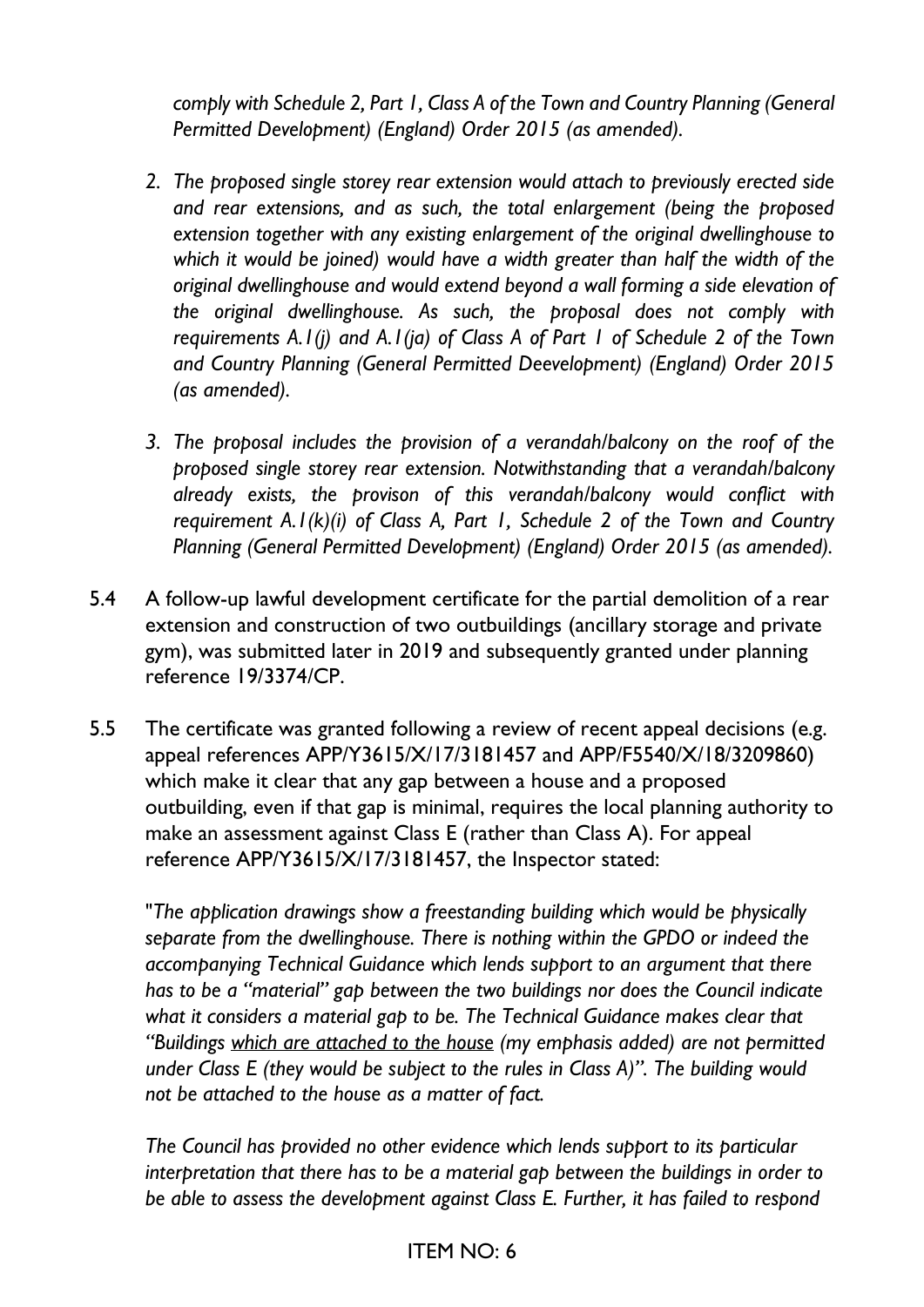*to the example appeal decisions provided by the Appellant where Inspectors have consistently found that small gaps between buildings (even smaller than that proposed here) have not excluded developments from being considered under Class E. I have been provided with no reason why I should depart from the consistent reasoning of my colleagues in those decisions which seem to me to correctly follow the provisions and wording of the GPDO."* 

5.6 It is for these reasons and in light of the appeal decisions that the LDC was granted as the proposed structure fell within the limits of permitted development as set out in Schedule 2, Part 1, Class E of the Town and Country Planning (General Permitted Development) (England) Order 2015 (as amended). This development has since been implemented.

#### *Scope of application*

- 5.7 Following the grant of the 2019 lawful development certificate the current planning application is for the conversion of and the amalgamation of the existing outbuildings with main property to form a ground floor rear extension with associated external works.
- 5.8 The proposal would infill the gaps in between the existing outbuildings (800mm) and rear of the dwelling house (200mm) and the extension will be used as a new kitchen. There will be no increase in depth.
- 5.9 Full height retractable glass doors will be installed to the rear and side elevations.
- 5.10 The proposed materials are a combination of white stucco render and London stock bricks to match.
- 5.11 The north-eastern corner of the extension would feature a fully demountable floor of 12.6sqm which allows a section of the corner to be removed and the glazed screens retracted to result in a L-shaped extension. This is to allow the Environment Agency full access to the culvert situated within approximately 8m of the side of the property

### **6.0 Consultation**

- 6.1 The application since being registered in April 2021 has been subject to public consultation.
- 6.2 The consultation involved the following: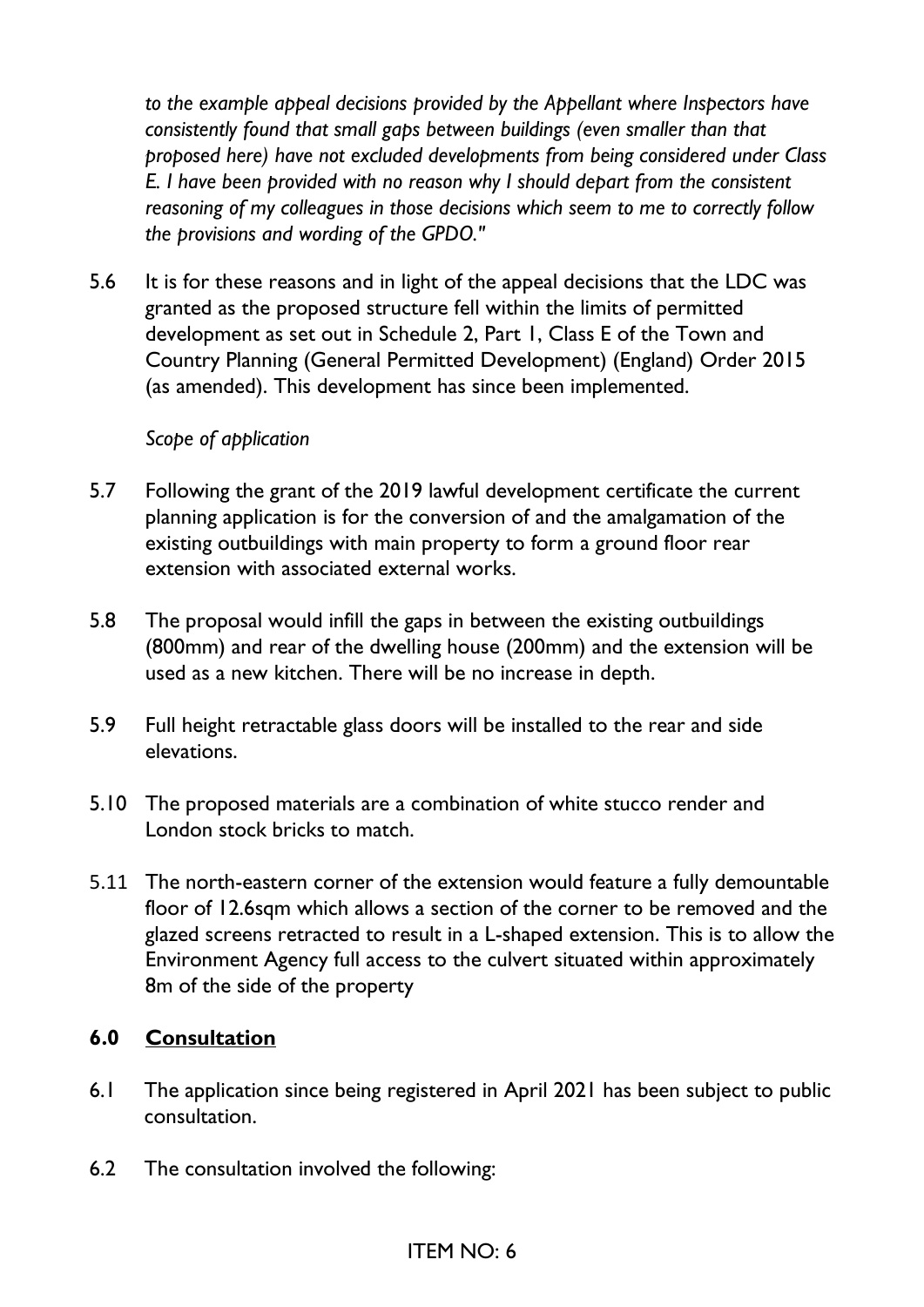- **4** neighbour consultation letters were sent to the occupiers of the adjoining properties on the **15/04/2021**;
- **1** site notice was displayed at the site on **22/04/2021** and a press notice issued on the **21/04/2021**; and
- **3** amenity groups (The Blackheath Cator Estate Residents Ltd, The Blackheath Society and The Blackheath Park Conservation Group) were consulted on **14/04/2021**.

## 6.3 **Statutory Consultees**

6.3.1. A summary of the consultation responses received along with the officer comments are set out in table below:

| <b>Details of</b>     | <b>Summary of Comments</b>                                                                                                                                                                                                                                                                                                                                                                                                                                                                                                                                                                                                                                                                                                                                                                                                                | <b>Officer's comments</b> |
|-----------------------|-------------------------------------------------------------------------------------------------------------------------------------------------------------------------------------------------------------------------------------------------------------------------------------------------------------------------------------------------------------------------------------------------------------------------------------------------------------------------------------------------------------------------------------------------------------------------------------------------------------------------------------------------------------------------------------------------------------------------------------------------------------------------------------------------------------------------------------------|---------------------------|
| <b>Representation</b> | Internal                                                                                                                                                                                                                                                                                                                                                                                                                                                                                                                                                                                                                                                                                                                                                                                                                                  |                           |
| Conservation          | The existing single-storey rear<br>$\bullet$<br>additions are unsympathetic to<br>the historic property but, at<br>single-storey, are subservient to<br>the host building in mass and<br>scale:<br>The proposals do not<br>substantially increase the built<br>footprint of the building beyond<br>that of the existing additions<br>remain subservient in mass and<br>scale;<br>The proposed large, unrelieved<br>glazed retractable sliding<br>screens introduce an alien and<br>unsympathetic feature to the<br>historic property which gives<br>undue prominence to the<br>extension and causes harm to<br>the character and appearance<br>of the locally listed building.<br>Whilst this might be considered<br>less than substantial in planning<br>terms, there are no benefits<br>arising from the proposals to<br>outweigh this; | Noted.                    |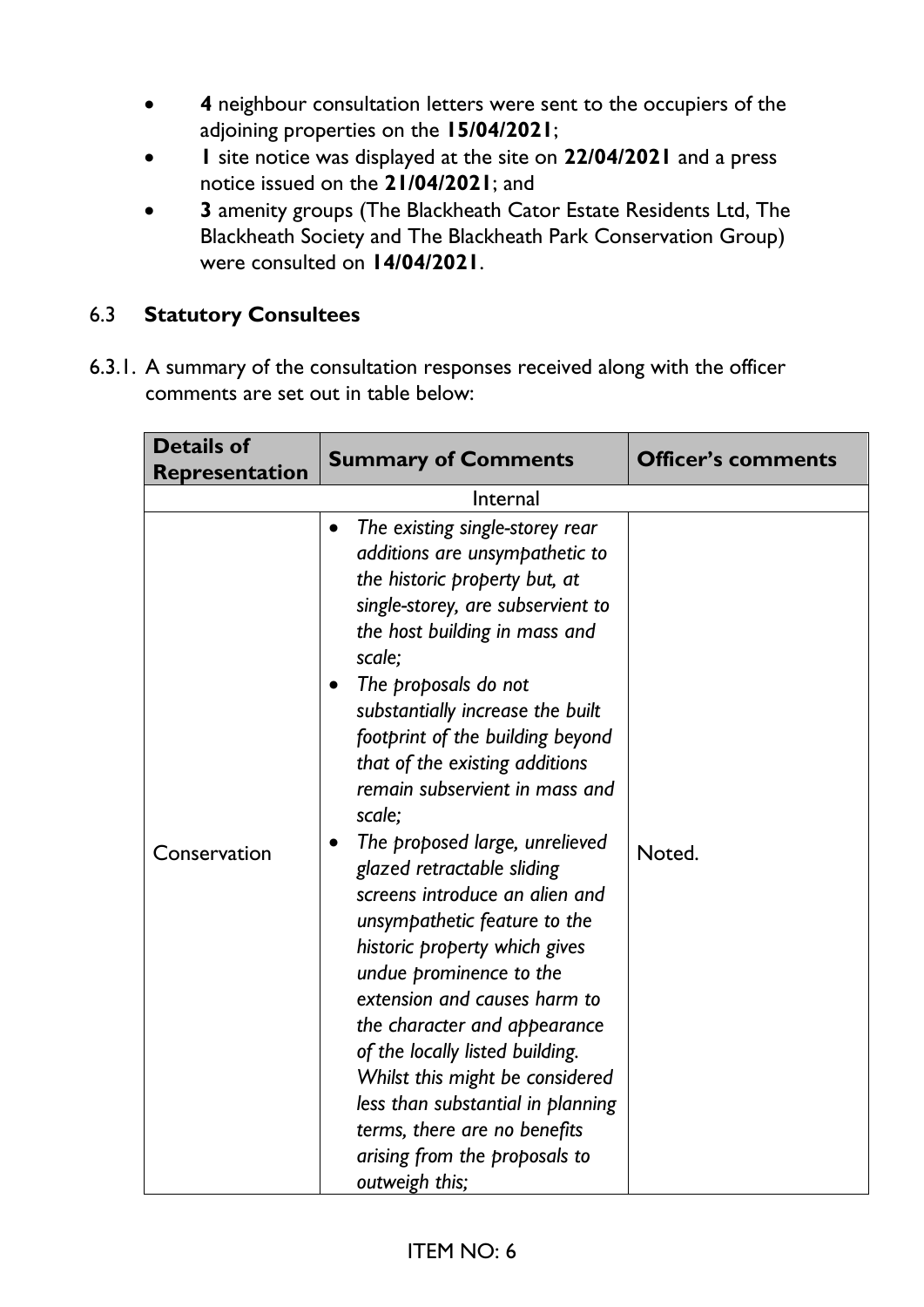|                           | • As such, the proposals do not<br>accord with National (NPPF<br>189, 190, 197), London<br>(HCIC) and Local Policies<br>$(DH3, DH(h), DH(i))$ and<br>approval of the application is |                                                                                                       |
|---------------------------|-------------------------------------------------------------------------------------------------------------------------------------------------------------------------------------|-------------------------------------------------------------------------------------------------------|
|                           | not supported.                                                                                                                                                                      |                                                                                                       |
| <b>External</b>           |                                                                                                                                                                                     |                                                                                                       |
| The Environment<br>Agency | No objection subject to the<br>imposition of a compliance<br>condition and a flood risk<br>activity permit informative.                                                             | The suggested condition<br>and informative has been<br>recommended to be<br>attached to the decision. |
| The Blackheath<br>Society | Design and appearance<br>Impact on heritage assets<br>Overlooking, reduced<br>$\bullet$<br>daylight and overbearing<br>Flood risk                                                   | Noted.                                                                                                |

# 6.4 **Local Residents**

- 6.5 Four (4) neighbouring properties were notified as part of this application. 8 letters of objection were received following the initial consultation on 14<sup>th</sup> April 2021.
- 6.5.1. A summary of the consultation responses received along with the officer comments are set out in table below:

| <b>Summary of Comments</b>     | <b>Officer's comments</b>                      |
|--------------------------------|------------------------------------------------|
| Design and impact on heritage  | The acceptability of the design and impact on  |
| assets                         | heritage assets is set out in the Design       |
|                                | section of the main report                     |
| Amenity impact                 | The effect on neighbouring amenity is set out  |
|                                | in the Amenity section of the main report.     |
| Flood risk                     | Flood risk matters are set out in the          |
|                                | Flooding section of the main report.           |
|                                | The application has to be assessed on its      |
| Misuse of planning regulations | individual planning merits and against current |
|                                | adopted policies and guidance.                 |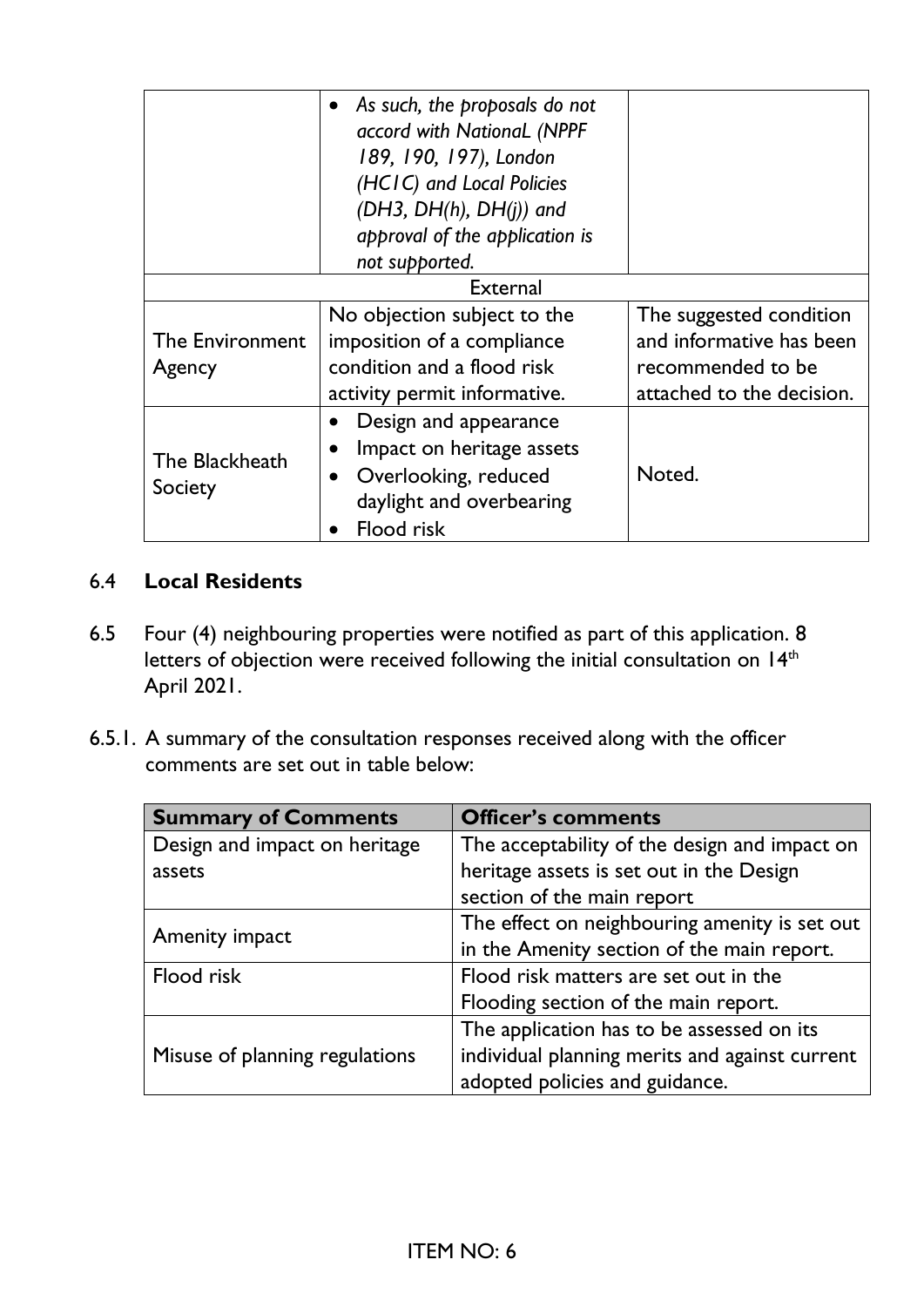# **7.0 Planning Context**

- 7.1 This application needs to be considered in the context of a range of national, regional and local planning policies and Supplementary Planning Guidance / Documents.
	- **National Planning Policy Framework ("NPPF" – 2021)**
	- **The London Plan (2021)** Full details of relevant policies refer to Appendix 3.
	- **The Royal Greenwich Local Plan: Core Strategy with Detailed Policies ("Core Strategy" – 2014)** - Full details of relevant policies refer to Appendix 3.
- 7.2 For full details of relevant SPD / Documents refer to Appendix 3.

### **8.0 Planning Considerations**

- 8.1 The planning considerations relevant to this application are as follows:
	- − Principle of development;
	- − Design;
	- − Neighbouring amenity;
	- − Flood Risk; and
	- − CIL

### **Principle of Development**

- 8.2 The overriding objective of the Royal Greenwich policy framework is to deliver high quality development which improves the quality and distinctive identity of places and contributes to their success and the area's popularity as somewhere to live, work and stay.
- 8.3 As such, it is acknowledged that extensions to existing dwelling houses can facilitate additional and enhanced living spaces for improved living conditions for occupants. They are therefore considered acceptable in principle subject to ensuring a high-quality neighbourly design and no significant amenity loss is created. These matters are considered in the rest of this report.

### **Design and impact on heritage assets**

8.4 The site is located within the Blackheath Park Conservation Area (designated heritage asset) and the subject dwelling and its adjoining semi-detached pair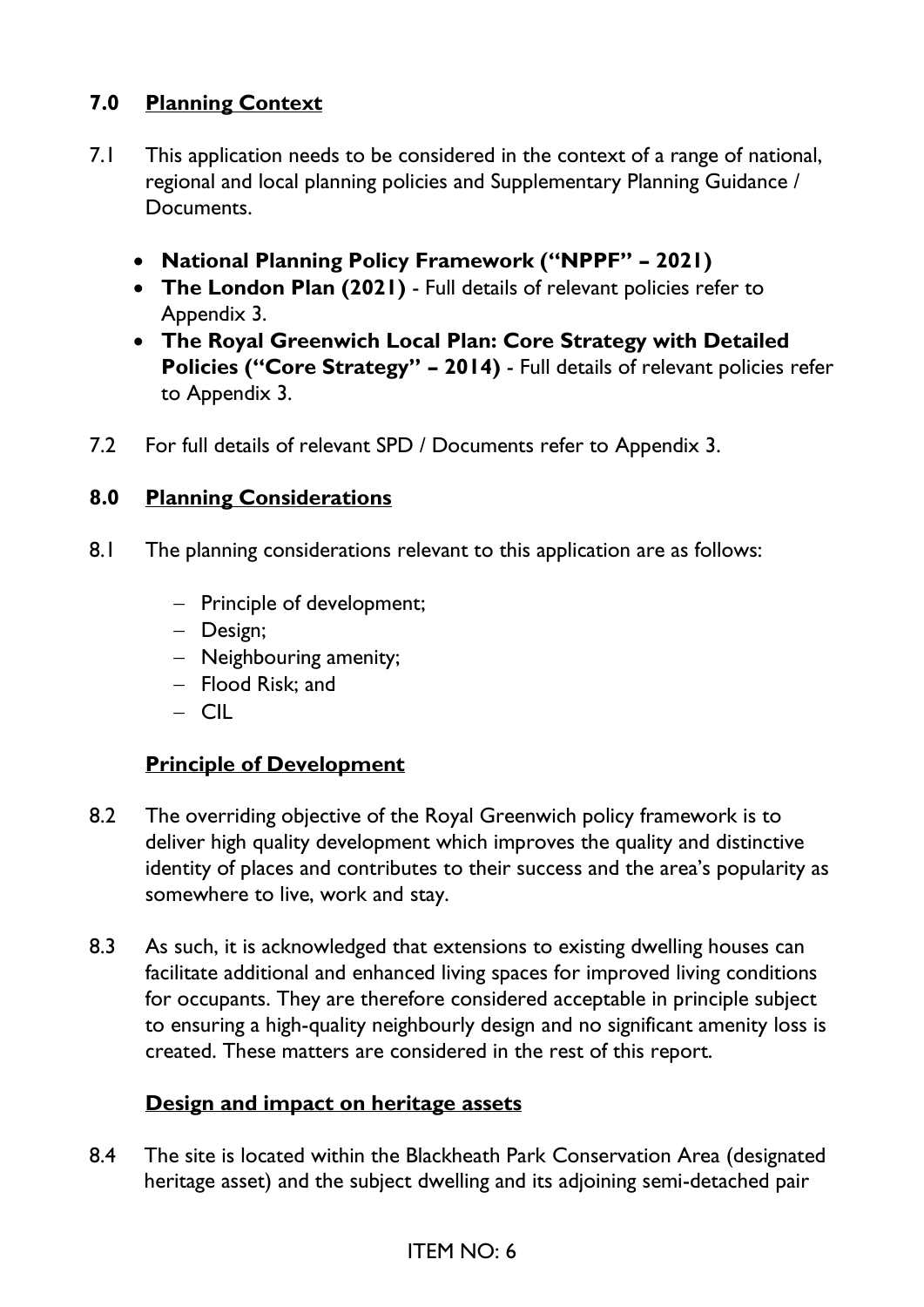(No. 81 Lee Road) are locally listed buildings (non-designated heritage assets). Further, the neighbouring properties at No. 77 and 83 Lee Road are Grade II listed (designated heritage assets). As such the impact on the setting and special character on these identified heritage assets is a key assessment in determining the acceptability of the development proposals.

8.5 The entry for the locally listed buildings (subject site) is as follows,

*'Built 1827. Paired villas; 2-storeys and attic. Stuccoed fronts to main parts. Side walls and later extension painted brick. Slated roof of moderate pitch, with gable end to road. Parapet fronts to extensions. On ground floor, canted bay, with sloping slate roof. Six panel door with high, rectangular fanlight in flat stuccoed surround with keystone supporting first floor band. No. 81 has shutters to windows.'* 

- 8.6 Chapter 16 of the NPPF identifies the significance of heritage assets and places an importance on their conservation. Paragraph 199 states that when assessing planning applications affecting heritage assets, great weight should be placed on their conservation, with clear and convincing justification being required for any harm to, or loss of, the assets significance (paragraph 200). This follows the statutory requirement, under section 66 and 72 of the Planning (Listed Buildings and Conservation Areas) Act 1990; requires paying a special attention to the desirability of preserving or enhancing the character or appearance of the relevant listed building and conservation area. This principle is supported by the Policy HC1 of the London Plan (2021) and Policies DH3 and DH(h) of the Royal Greenwich Local Plan: Core Strategy with Detailed Policies (July 2014).
- 8.7 For non-designated heritage assets paragraph 203 of the NPPF states that the effect of an application on the significance of a non-designated heritage assets should be taken into account and a balanced judgement will be required having regard to the scale of any harm or loss and the significance of the asset. Policy DH(j) of the Royal Greenwich local Plan Core Strategy states that substantial weight will be given to protecting and conserving the particular characteristics that account for the designation of buildings on the local list. Consequently, proposals for unsympathetic alteration will be strongly discouraged.
- 8.8 Policy DH1 of the Core Strategy requires proposals to be of a high quality, which should positively contribute to the improvement of both the built and natural environment. The local scale, the established pattern of development and landscape, building form and materials will all be taken into account. This is supported by Policy D3 in the London Plan (2021). Policy DH(a) of the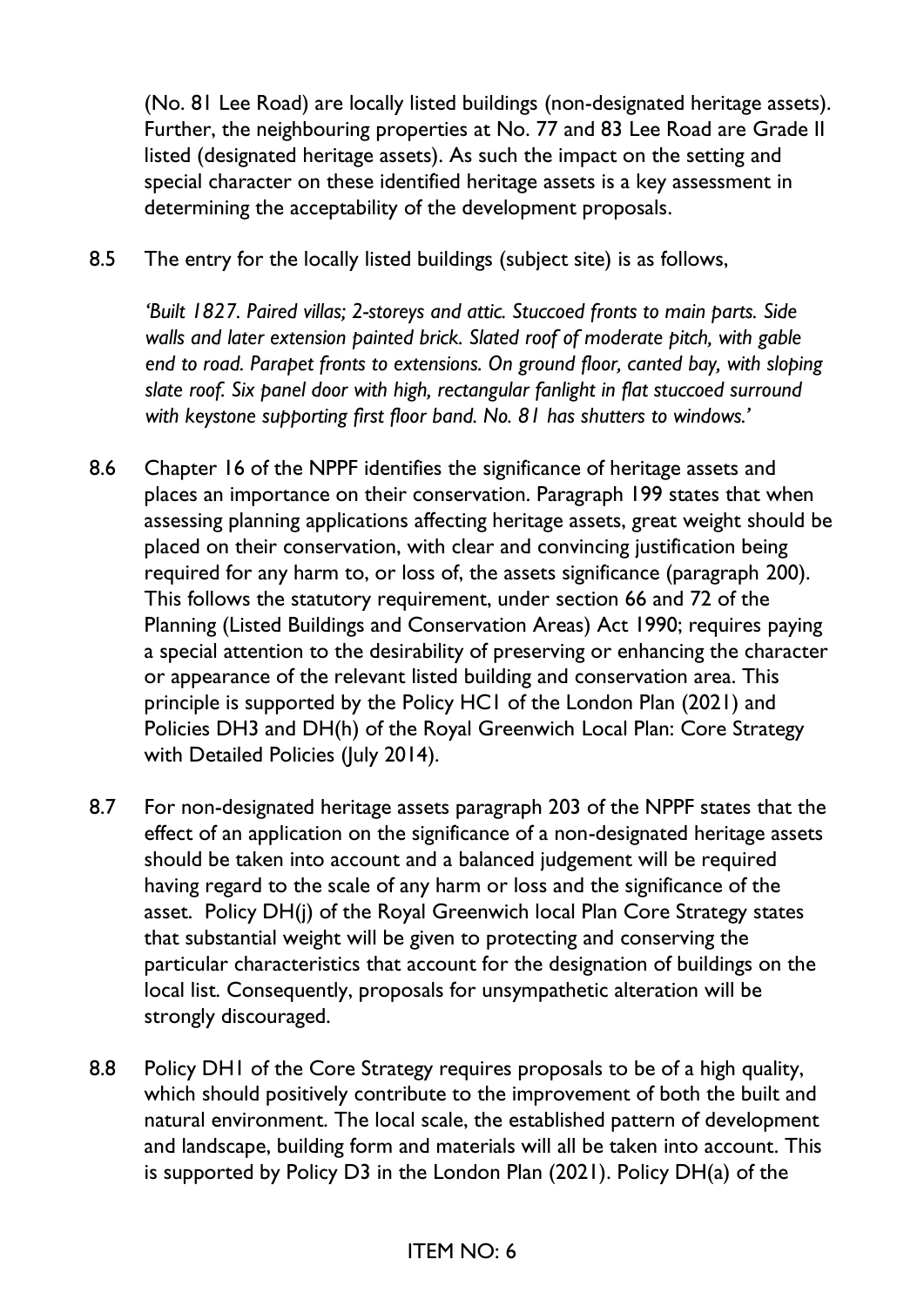Core Strategy states that proposals for rear, side and other additions should be limited to a scale and design appropriate to the building and locality.

- 8.9 The Council's Residential Extensions, Basements and Conversions SPD (2018) set out the design recommendations for extensions namely:
	- no part of the extension (including the guttering and foundations) crosses the boundary line;
	- a flat roof will frequently be acceptable for a single storey rear extension. However, there may be instances where a rear proposal would be seen between or over other properties in the street, in which case a pitched roof would be preferred.
- 8.10 The application seeks to consolidate the 2 existing outbuildings granted under the 2019 lawful development certificate into a single ground floor rear extension.
- 8.11 Officers take the view the that the only proposed external changes are minor in nature and involve the proposed infilling of the 800mm gap in between the 2 outbuildings and the 200mm space between the outbuildings and existing ground floor rear outrigger. Importantly, the infill proposal of 4.7sqm does not substantially increase the gross internal area of the existing development and the overall depth would be maintained. In fact, the demountable corner of 12.6sqm when the glazed screens are in their fully retractable positions would result in a smaller amount of development compared to the existing. Regardless of whether the demountable corner is removed the overall scale and massing of the new extension is similar to the existing outbuildings and that being the case the development proposals would remain subservient and respectful to the host property and in context of the site which benefits from a deep rear garden.
- 8.12 The ground floor rear extension will have a flat-roofed design which would be acceptable in this instance as its location would not have any open public views. The proposed materials are a combination of white stucco render and London stock bricks to match which are satisfactory as they would complement the existing building. These materials are recommended to be secured by condition for any planning approval.
- 8.13 It is noted that the Council's Conservation Officer has raised an objection to the proposed large, glazed retractable sliding screens. However, the screens to which they are to be installed will be limited to the ground floor and rear of the property which has no public vantage points and as such cannot be seen from any surrounding roads and only from private gardens of the

## ITEM NO: 6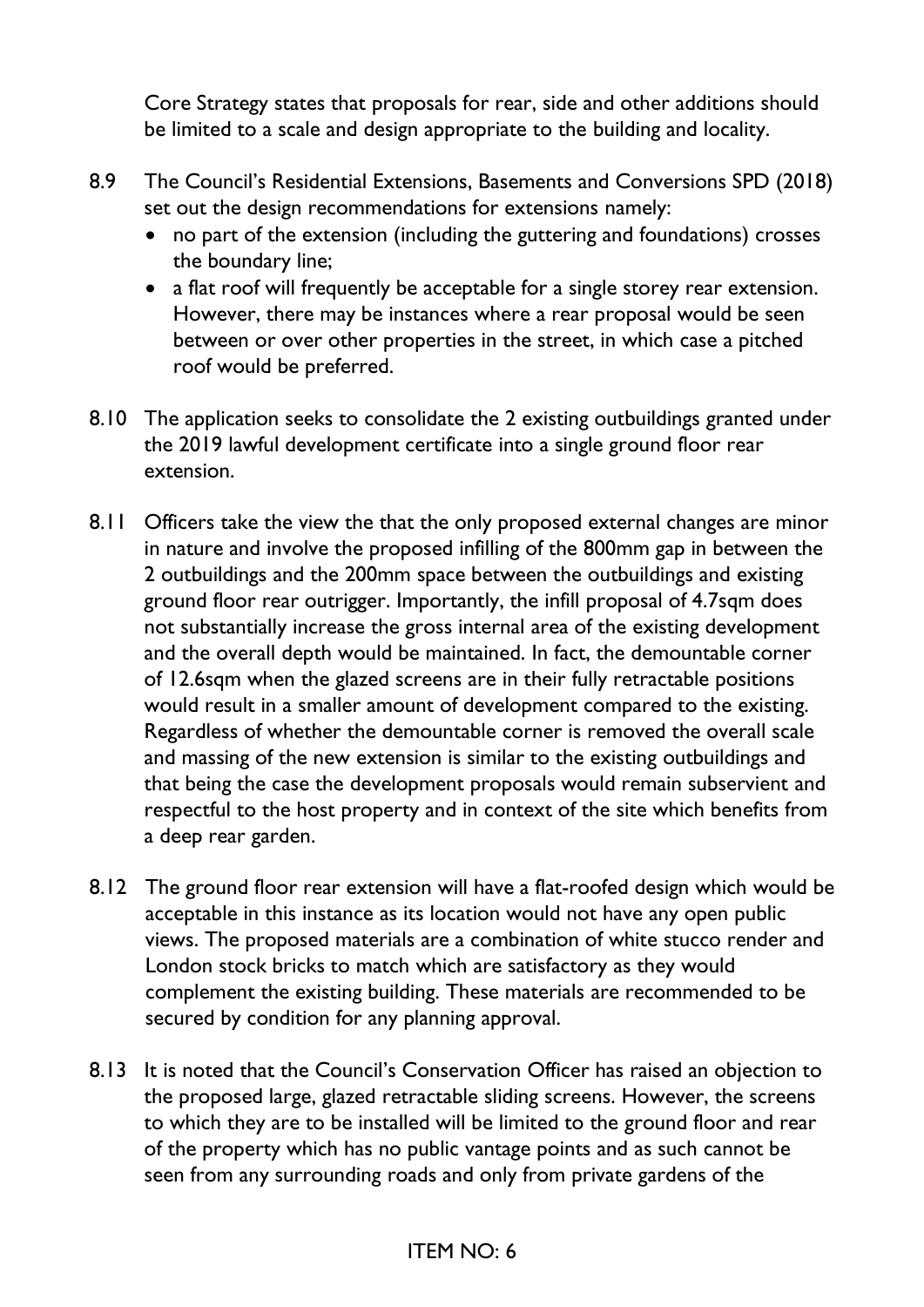neighbouring properties. Indeed, the full height glazed screen panels are large in design, but they have been intentionally designed to be in contrast to the pastiche appearance of the host dwelling house as the extension is contemporary in its outward appearance and therefore no design and heritage concerns are raised in respect to this.

8.14 On the basis of the above, it is considered that the proposal would not cause harm to the character and significance of the host locally listed property, the setting of the adjacent listed buildings or the wider conservation area and overall is considered to be consistent with the relevant policy framework and legislation.

## **Neighbouring amenity**

- 8.15 Royal Greenwich Local Plan: Core Strategy with Detailed Policy (2014) Policy DH(b) states that developments will only be permitted where it can be demonstrated that the proposal does not cause an unacceptable loss of amenity to adjacent occupiers by reducing the amount of daylight, sunlight or privacy they enjoy or result in an un-neighbourly sense of enclosure.
- 8.16 From a review of the site and the surrounding context, it is considered that the relevant properties for the consideration of amenity impacts are:
	- No. 77 Lee Road (to the north); and
	- No. 81 Lee Road (to the south).
- 8.17 The adjoining semi-detached pair at No. 81 Lee Road has been extended at the rear along its southern boundary with an undeveloped piece of land against the common boundary it shares with the application site. The proposal would not project beyond the rear extent of the existing building and therefore there will be no new amenity impacts in terms of daylight/sunlight and outlook or enclosure to the occupiers of this neighbouring property. There are no openings to this side of the extension so no loss of privacy will occur.
- 8.18 Likewise, and in terms of impact on No. 77 Lee Road the extension would follow the footprint of the existing building albeit infilling the small gaps in between the existing development. The new extension would be offset between 1.7m at its closest point and 2.4m at its widest from the boundary and would introduce large glazed screen to its side and rear elevations. However, there will be no new overlooking effects as the existing boundary would be maintained and the nearest ground floor rear-facing habitable window is located some 11m away. In addition, there are existing ground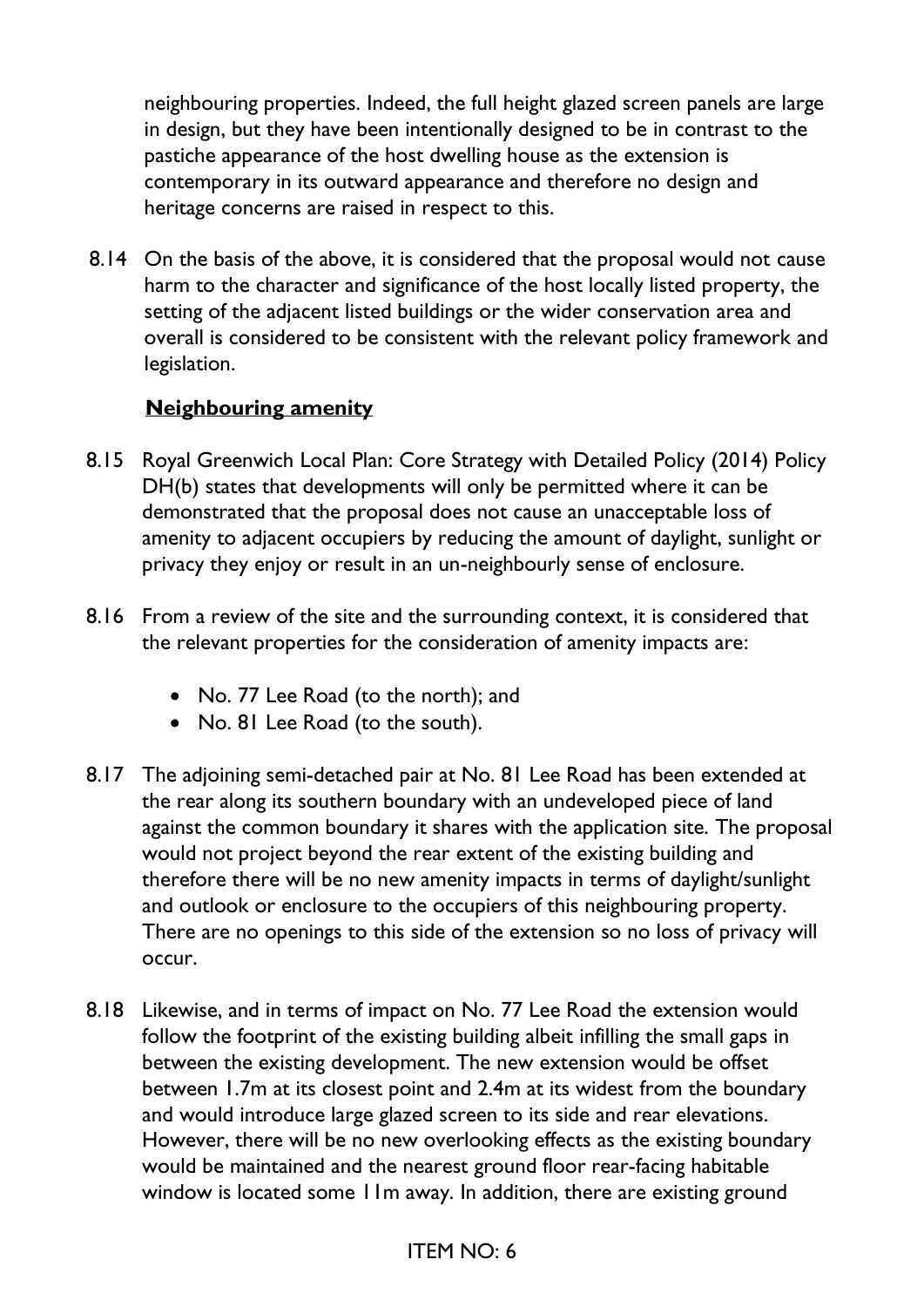floor side windows that are positioned in this direction, thus the proposed development would maintain the living conditions currently enjoyed by the residents at 77 Lee Road.

8.19 Overall the development is considered to have an acceptable impact on neighbouring amenity and therefore complies with Policy DH(b) of the Core Strategy.

## **Flood Risk**

- 8.20 Paragraph 167 of the NPPF states that when determining any planning applications, local planning authorities should ensure that flood risk is not increased elsewhere. Criterion C of Policy SI 12 of London Plan cites that development proposals should ensure that flood risk is minimised and mitigated, and that residual risk is addressed. This should include, where possible, making space for water and aiming for development to be set back from the banks of watercourses. Policy E2 of the Royal Greenwich Local Plan Core Strategy (2014) states that flood risk assessments must be prepared which address the risk of flooding to the development and identify options to mitigate the flood risk to the development, site users and the surrounding area.
- 8.21 The site is located within Flood Zone 1 (least likelihood of flooding) and is less than 1ha in size. Accordingly, no Flood Risk Assessment (FRA) is required as part of the planning application. However, the flood risk of the site is informed by the presence of the Kid Brook along the northern boundary which runs in a culvert under the subject site but not the property itself. The culverting of the Kid Brook can be viewed as a type of flood defence, the access to which is important to enable the Environment Agency to undertake works to it in an emergency as well as routine maintenance.
- 8.22 The EA has been consulted on the application and they have raised no objection subject to the imposition of a compliance condition to ensure the working space for any future maintenance or replacement to the Kid Brook is not impeded by the new development. It is also noted the development is set off from the northern boundary and corner of the extension has been designed to be de-mountable to facilitate easy access to the culvert beneath the site which is a betterment over the existing site arrangement. As such, subject to the imposition of the condition the development would not affect the future maintenance and culverting of the Kid Brook and be in accordance with Policy SI 12 of London Plan (2021) and Policy E2 of the Royal Greenwich Local Plan Core Strategy (2014).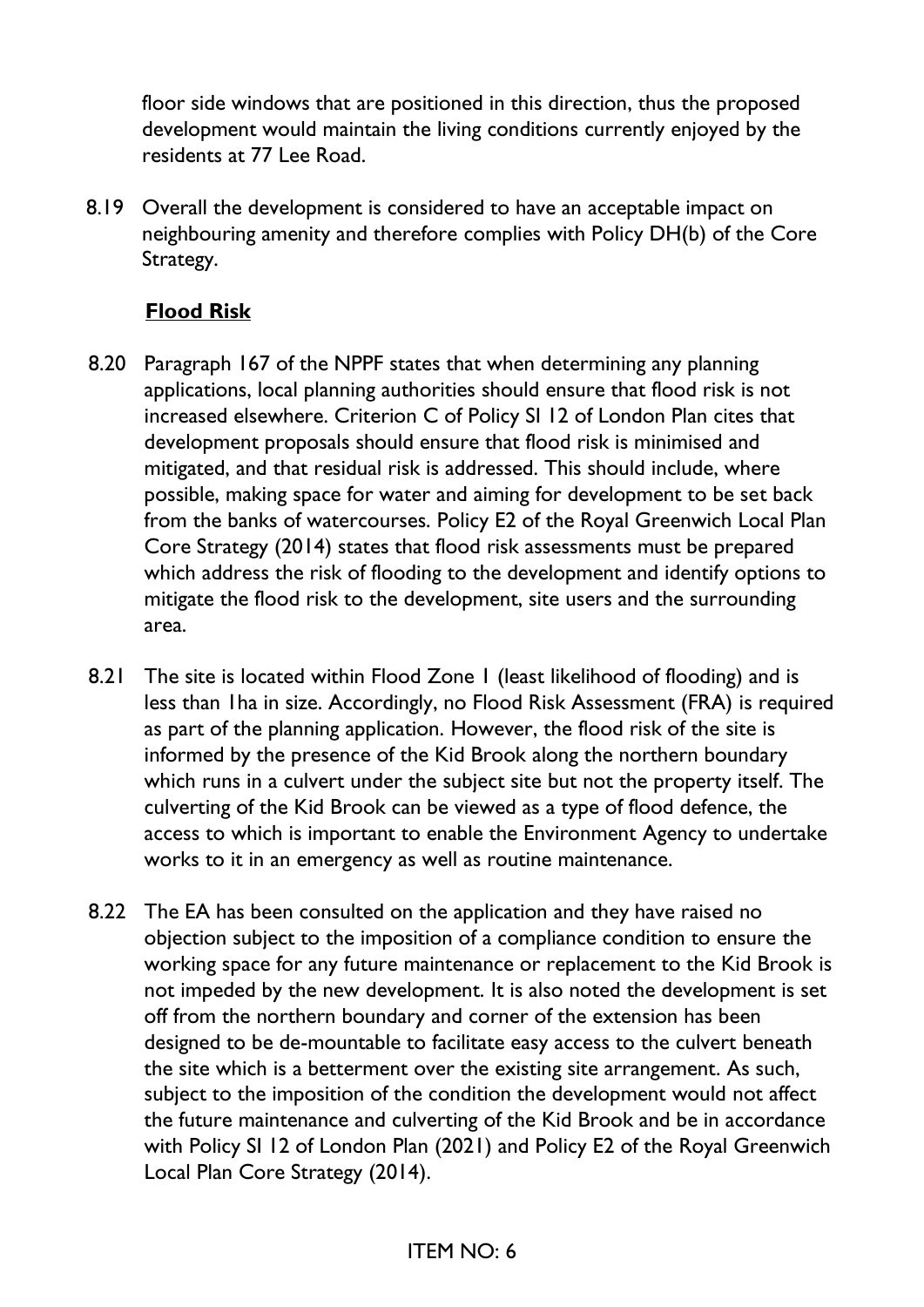# **CIL**

8.23 The new extension would be less than 100sqm in floor area, and as such the proposal would not be liable for the Mayoral CIL2 and the Royal Borough of Greenwich CIL.

## **Public Sector Equality Duty (PSED) and Human Rights**

- 8.24 Under the Equalities Act 2010, the Council must have due regard to the need to eliminate discrimination, harassment or victimisation of persons by reason of age, disability, pregnancy, race, religion, sex and sexual orientation. This planning application has been processed and assessed with due regard to the PSED. The application proposals are not considered to conflict with the Duty.
- 8.25 The application has also been considered in the light of the Human Rights Act 1998 and it is considered that the analysis of the issues in this case, as set out in this report and recommendation, is compatible with the Act.

### **Conclusion**

- 8.26 The proposed development is considered acceptable in principle as it would not have an impact on the character or significance of the non-designated and designated heritage assets in the locality or give rise to any un-neighbouring amenity effects to the adjoining properties. The proposal also would not lead to any increased flooding in the area.
- 8.27 Based on the above, it is therefore recommended that permission be granted for application reference 21/0942/HD, subject to the conditions outlined in Appendix 2.

| <b>Background Papers:</b>                   | National Planning Policy Framework (2021)<br>The London Plan (2021)<br>Royal Greenwich Local Plan: Core Strategy with Detailed<br>Policies (2014)<br><b>Residential Extensions, Basement and Conversions</b><br>Guidance SPD (2018) |
|---------------------------------------------|-------------------------------------------------------------------------------------------------------------------------------------------------------------------------------------------------------------------------------------|
| <b>Report Author:</b><br>Tel No.:<br>Email: | Aaron Lau - Senior Principal Planner<br>0208 921 8907<br>Aaron.Lau@royalgreenwich.gov.uk                                                                                                                                            |
| Reporting to:                               | Victoria Geoghegan - Assistant Director Planning &<br><b>Building Control</b>                                                                                                                                                       |